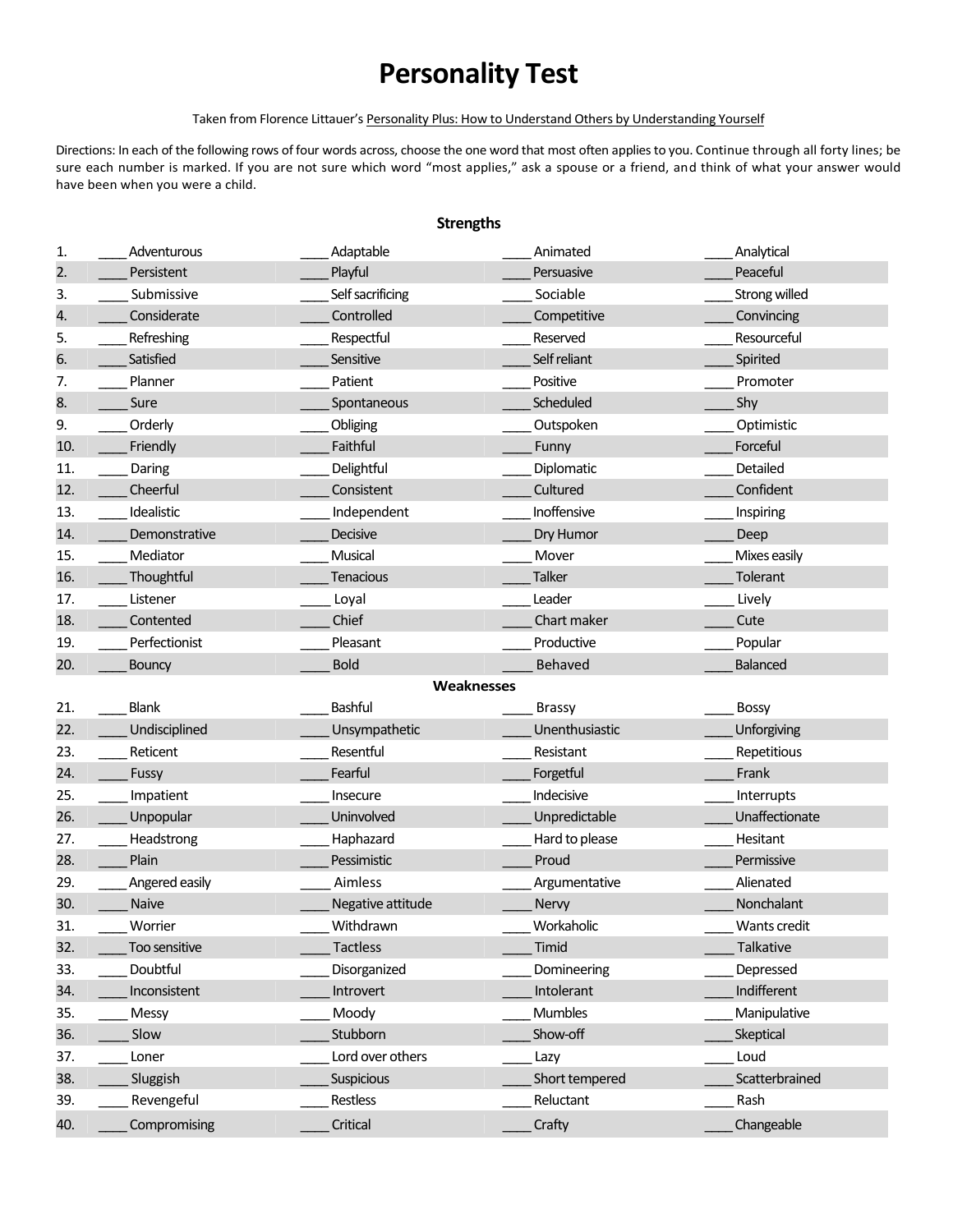## Personality Scoring Sheet

Transfer all your marks from the first sheet to this sheet and add up your totals. The words are in a different order on the profile and scoring sheets.

| <b>Strengths</b> |                         |                          |                           |                            |  |  |
|------------------|-------------------------|--------------------------|---------------------------|----------------------------|--|--|
|                  | <b>Popular Sanguine</b> | <b>Powerful Choleric</b> | <b>Perfect Melancholy</b> | <b>Peaceful Phlegmatic</b> |  |  |
| 1.               | Animated                | Adventurous              | Analytical                | Adaptable                  |  |  |
| 2.               | Playful                 | Persuasive               | Persistent                | Peaceful                   |  |  |
| 3.               | Sociable                | <b>Strong Willed</b>     | Self sacrificing          | Submissive                 |  |  |
| 4.               | Convincing              | Competitive              | Considerate               | Controlled                 |  |  |
| 5.               | Refreshing              | Resourceful              | Respectful                | Reserved                   |  |  |
| 6.               | Spirited                | Self reliant             | Sensitive                 | Satisfied                  |  |  |
| 7.               | Promoter                | Positive                 | Planner                   | Patient                    |  |  |
| 8.               | Spontaneous             | Sure                     | Scheduled                 | Shy                        |  |  |
| 9.               | Optimistic              | Outspoken                | Orderly                   | Obliging                   |  |  |
| 10.              | Funny                   | Forceful                 | Faithful                  | Friendly                   |  |  |
| 11.              | Delightful              | Daring                   | Detailed                  | Diplomatic                 |  |  |
| 12.              | Cheerful                | Confident                | Cultured                  | Consistent                 |  |  |
| 13.              | Inspiring               | Independent              | Idealistic                | Inoffensive                |  |  |
| 14.              | Demonstrative           | <b>Decisive</b>          | Deep                      | Dry humor                  |  |  |
| 15.              | Mixes easily            | Mover                    | Musical                   | Mediator                   |  |  |
| 16.              | <b>Talker</b>           | <b>Tenacious</b>         | Thoughtful                | Tolerant                   |  |  |
| 17.              | Lively                  | Leader                   | Loyal                     | Listener                   |  |  |
| 18.              | Cute                    | Chief                    | Chart maker               | Contented                  |  |  |
| 19.              | Popular                 | Productive               | Perfectionist             | Pleasant                   |  |  |
| 20.              | <b>Bouncy</b>           | <b>Bold</b>              | Behaved                   | <b>Balanced</b>            |  |  |
|                  |                         |                          | Weaknesses                |                            |  |  |
| 21.              | <b>Brassy</b>           | <b>Bossy</b>             | Bashful                   | <b>Blank</b>               |  |  |
| 22.              | Undisciplined           | Unsympathetic            | Unforgiving               | Unenthusiastic             |  |  |
| 23.              | Repetitious             | Resistant                | Resentful                 | Reticent                   |  |  |
| 24.              | Forgetful               | Frank                    | Fussy                     | Fearful                    |  |  |
| 25.              | Interrupts              | Impatient                | Insecure                  | Indecisive                 |  |  |
| 26.              | Unpredictable           | Unaffectionate           | Unpopular                 | Uninvolved                 |  |  |
| 27.              | Haphazard               | Headstrong               | Hard to please            | Hesitant                   |  |  |
| 28.              | Permissive              | Proud                    | Pessimistic               | Plain                      |  |  |
| 29.              | Angered easily          | Argumentative            | Alienated                 | Aimless                    |  |  |
| 30.              | Naive                   | Nervy                    | Negative attitude         | Nonchalant                 |  |  |
| 31.              | Wants credit            | Workaholic               | Withdrawn                 | Worrier                    |  |  |
| 32.              | Talkative               | <b>Tactless</b>          | Too sensitive             | Timid                      |  |  |
| 33.              | Disorganized            | Domineering              | Depressed                 | Doubtful                   |  |  |
| 34.              | Inconsistent            | Intolerant               | Introvert                 | Indifferent                |  |  |
| 35.              | Messy                   | Manipulative             | Moody                     | Mumbles                    |  |  |
| 36.              | Show-off                | Stubborn                 | Skeptical                 | Slow                       |  |  |
| 37.              | Loud                    | Lord over others         | Loner                     | Lazy                       |  |  |
| 38.              | Scatterbrained          | Short tempered           | Suspicious                | Sluggish                   |  |  |
| 39.              | Restless                | Rash                     | Revengeful                | Reluctant                  |  |  |
| 40.              | Changeable              | Crafty                   | Critical                  | Compromising               |  |  |

**Totals:**

\_\_\_\_\_\_\_ \_\_\_\_\_\_\_ \_\_\_\_\_\_\_ \_\_\_\_\_\_\_